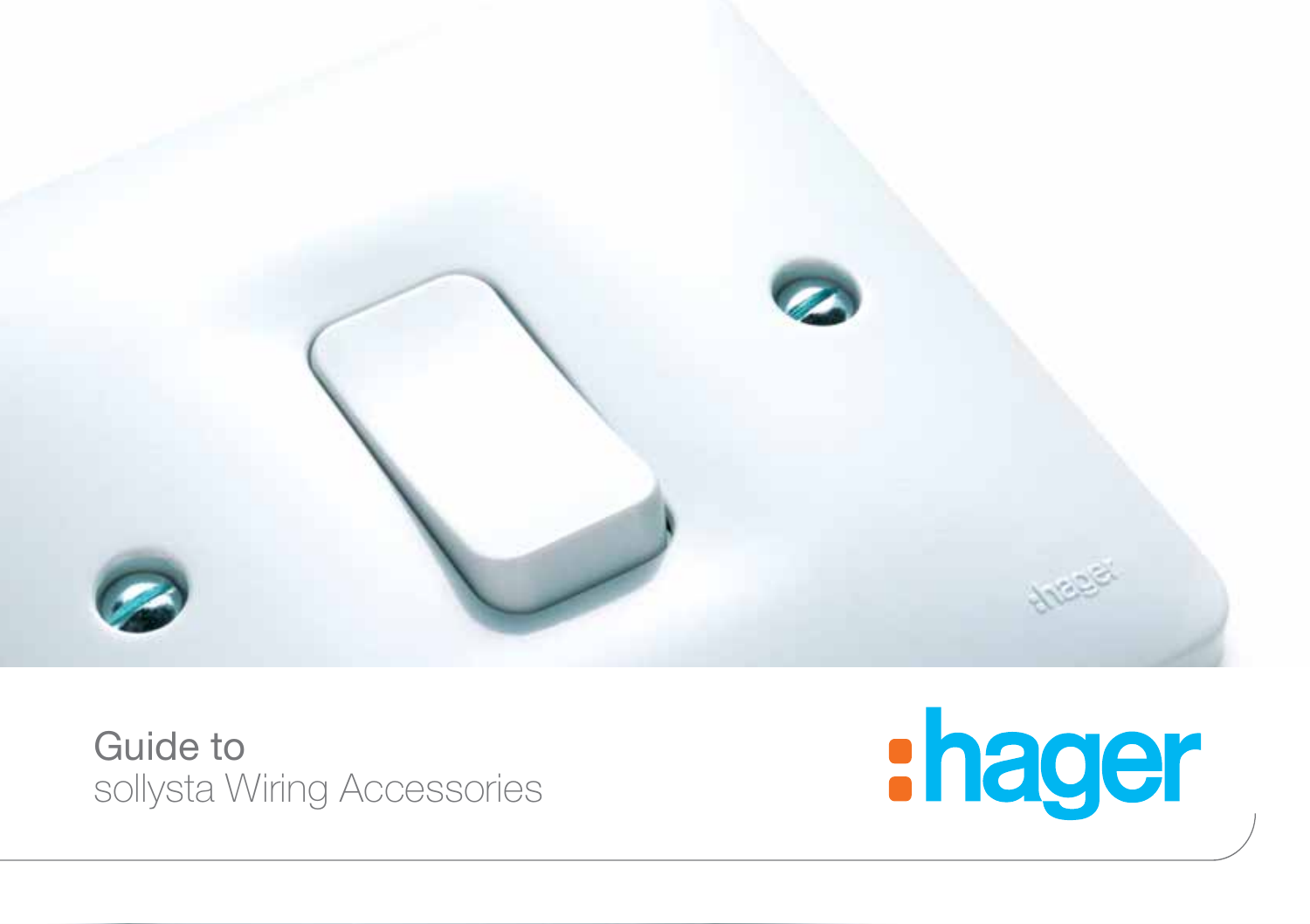### Introduction

This guide expands upon some of the requirements found in the  $17<sup>th</sup>$  Edition of the IEE Wiring Regulations and Building Regulations and how they affect wiring accessories.

You should be aware that this guide does not ensure compliance with BS7671 or the building regulations. You should always consult the relevant regulations to ensure compliance.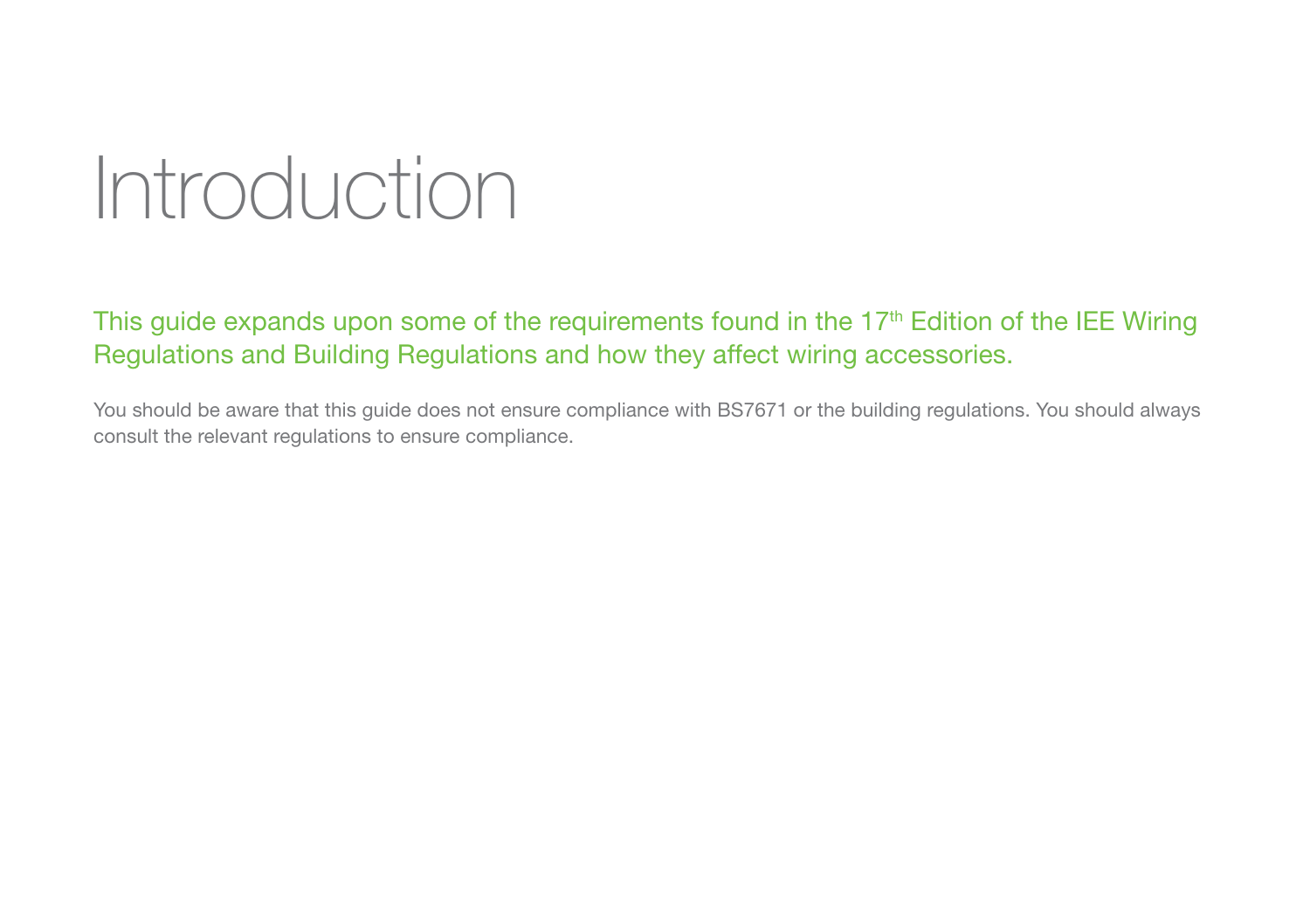### **Contents**

| Selection and erection                     | Page 4  |
|--------------------------------------------|---------|
| Lighting                                   | Page 6  |
| Power                                      | Page 10 |
| Connection & switching points in a kitchen | Page 14 |
| TV systems                                 | Page 16 |
| Building regulations                       | Page 17 |

While the author believes that the information and guidance given in this document is correct, all parties must rely upon their own skill and *judgment when making use of it. The author does not assume any liability to anyone for loss or damage caused by any error or omission in the work, whether such error or omission is the result of negligence or any other cause. Any and all such liability is disclaimed.*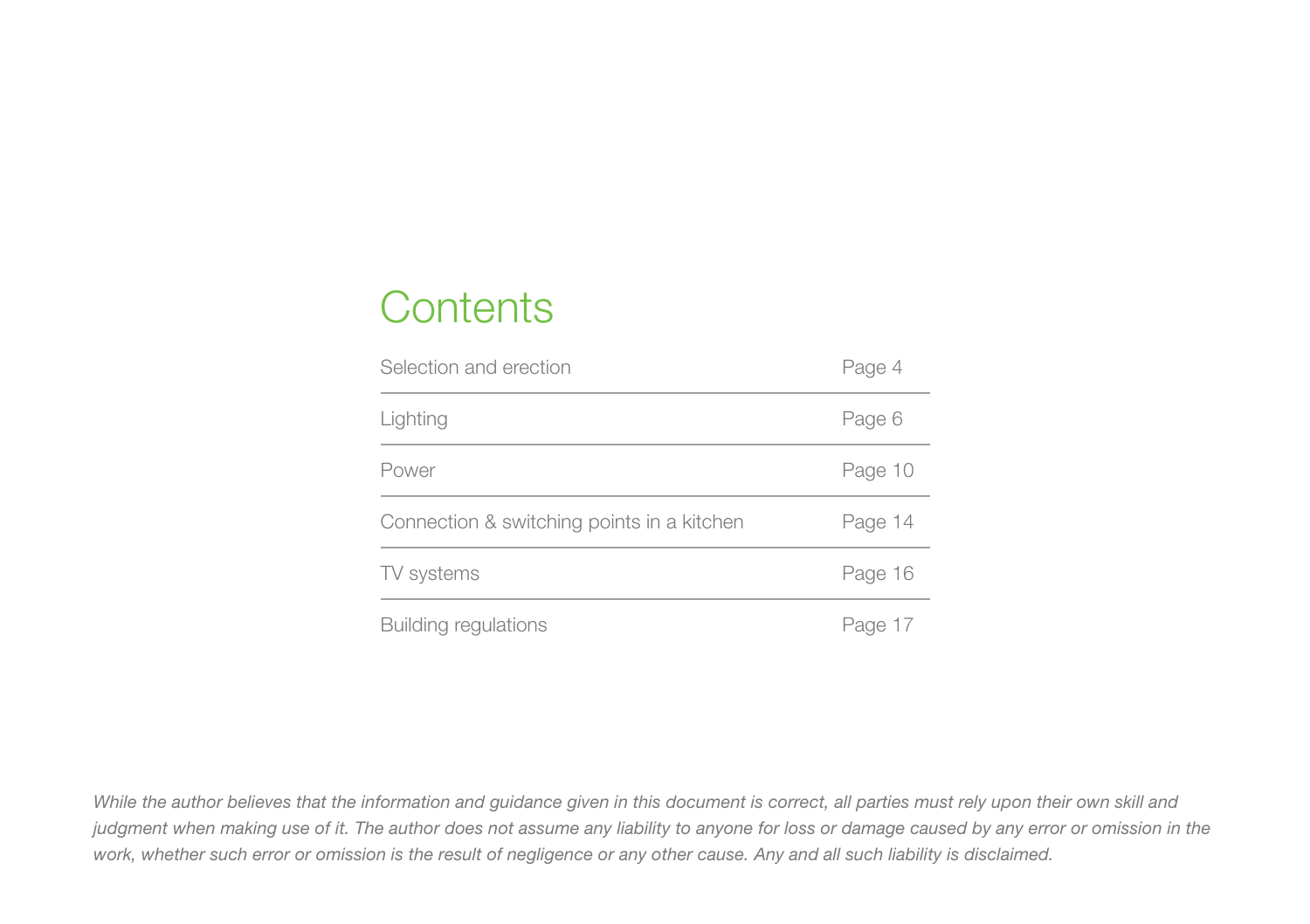### Selection and erection

All equipment must be correctly selected and erected. BS 7671 states that the following, along with manufacturer's instructions should be considered:

- Compliance with standards
- Operational conditions
- External influences
- Accessibility

BS 7671 recognises equipment complying with an appropriate British Standard or Harmonised Standard without further qualification. This approach means that the person responsible for specifying the equipment must identify the "appropriate" standard. The relevant British Standards for wiring accessories are identified to the right:

The wiring accessory is usually the final connection of the fixed wiring. The installer needs to follow manufacturers' instructions in order to install the correct back box at the first fix stage. This will avoid any frustrations later with there being insufficient room within the box for the cables.

| <b>Product Group</b>             | <b>Standard</b>                                  |
|----------------------------------|--------------------------------------------------|
| 10AX Wall Switch                 | <b>BS EN 60669-1</b>                             |
| <b>Dimmer Switches</b>           | BS EN 60669-2-1 (including<br><b>BS EN 55015</b> |
| 5A Unswitched socket             | <b>BS 546</b>                                    |
| 13A Switched & Unswitched Socket | <b>BS 1363-2</b>                                 |
| 13A Fused Spur                   | BS 1363-4                                        |
| <b>20A Functional Switches</b>   | <b>BS EN 60669-1</b>                             |
| <b>20A Isolation Switches</b>    | BS EN 60669-2-4                                  |
| 20A Cable Outlets                | <b>BS 5733</b>                                   |
| <b>45A Functional Switches</b>   | <b>BS EN 60669-1</b>                             |
| 45A Isolation Switches           | BS EN 60669-2-4                                  |
| 45A Cable Outlets                | <b>BS 5733</b>                                   |
| 45A Cooker Control Units         | <b>BS 4177</b>                                   |
| <b>10AX Ceiling Switches</b>     | <b>BS EN 60669-1</b>                             |
| <b>Fan Isolator Switches</b>     | BS EN 60669-2-4                                  |
| 50A Ceiling Switches             | BS EN 60669-2-4                                  |
| <b>Shaver Socket</b>             | BS EN 61558-2-5                                  |
| <b>TV Outlets</b>                | <b>BS 3041</b>                                   |
| <b>Satellite Outlets</b>         | <b>BS EN 50083-2</b>                             |
| <b>Telephone Sockets</b>         | <b>BS EN 6313-2</b>                              |
| Surface Boxes                    | BS EN 60670-1                                    |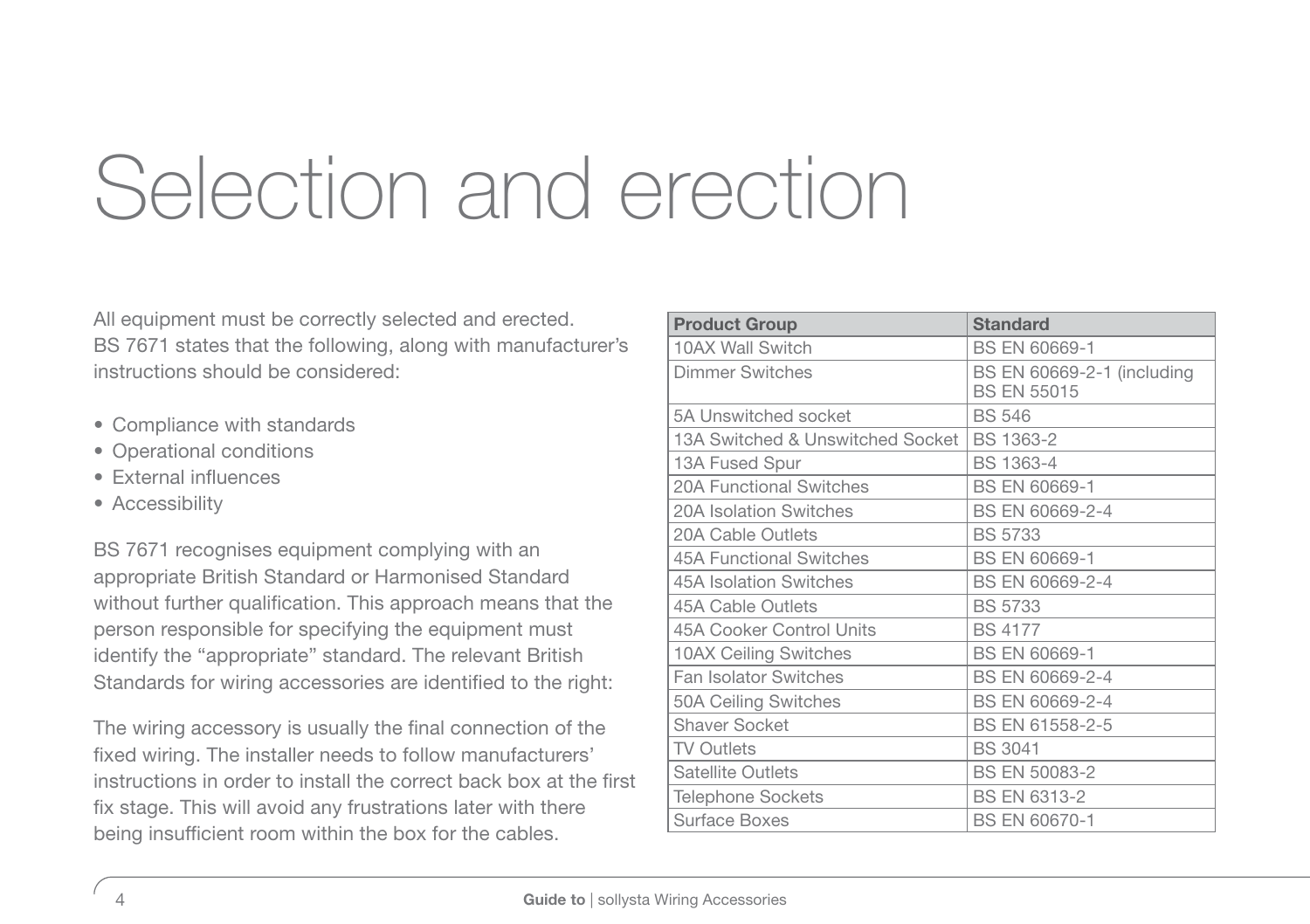The accessory may also provide a termination between solid and flexible conductors such as in a flex outlet plate used, among other applications, for a heated towel rail in a bathroom. The installer needs to consider the type of cables being joined or terminated here as prescribed in 526.2. It would be appropriate to terminate wherever possible solid and stranded conductors into separate terminals in order to fully comply.

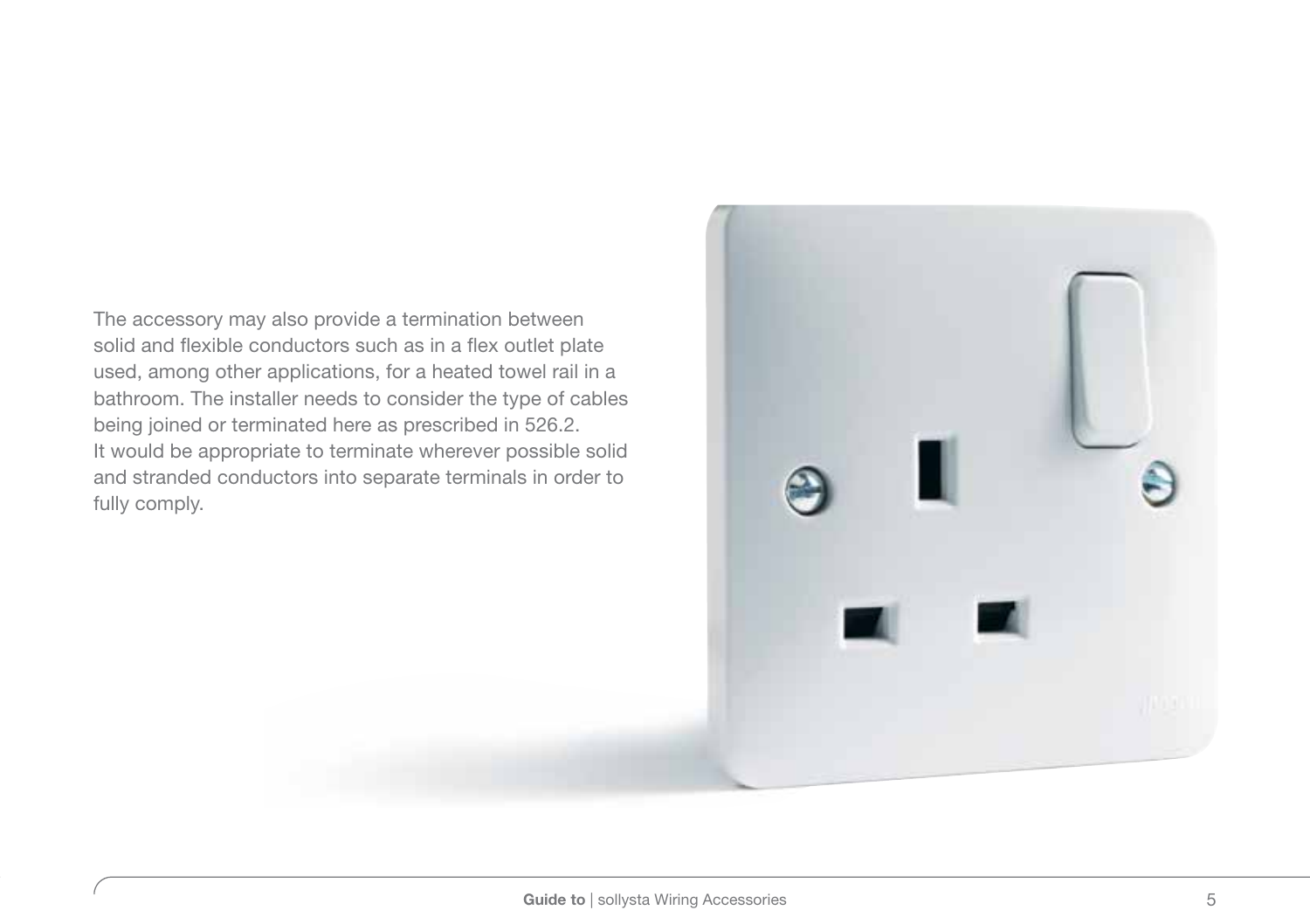# Lighting

#### Light switches & load type

Electrical equipment selected shall have suitable characteristics appropriate to the values and conditions on which the design of the electrical installation is based.

These conditions include voltage, current, frequency, power, environmental conditions and prevention of harmful effects. The designer needs to consider the types of loads which are to be controlled taking into consideration any instructions from the manufacturer. Fluorescent loads are commonplace, particularly in commercial installations.

BS EN 60669-1 is the standard for switches for household and similar fixed-electrical installations. The manufacturer is required to declare and mark the switch with the rated current in amperes (A) or rated fluorescent load in amperes (AX). Hence a switched marked AX will not require derating when used with fluorescent loads.

"Ensure correct dimmers are used for the type of load".

#### Dimming

Rarely in the modern home is lighting controlled purely by switching on and off, but dimming is required. Also a very popular light fitting is the downlighter which comes in various different forms, (i.e. mains or ELV).

The dimmer switch is an electronic device that controls the energy delivered to the light fitting and hence controls its' light output. Installers need to select the correct dimmer switch especially if ELV lights are being used with dimmable transformers. The selection of the most up to date devices with leading edge technology means that such a dimmer can operate both ELV or mains voltage lights and not cause any loss of performance.

Often dimmers, when used with 2-way switching will only dim from one position, with the secondary position just turning on & off. Today dimmer switches are available offering master/ slave capability so dimming and switching is available from more than one position.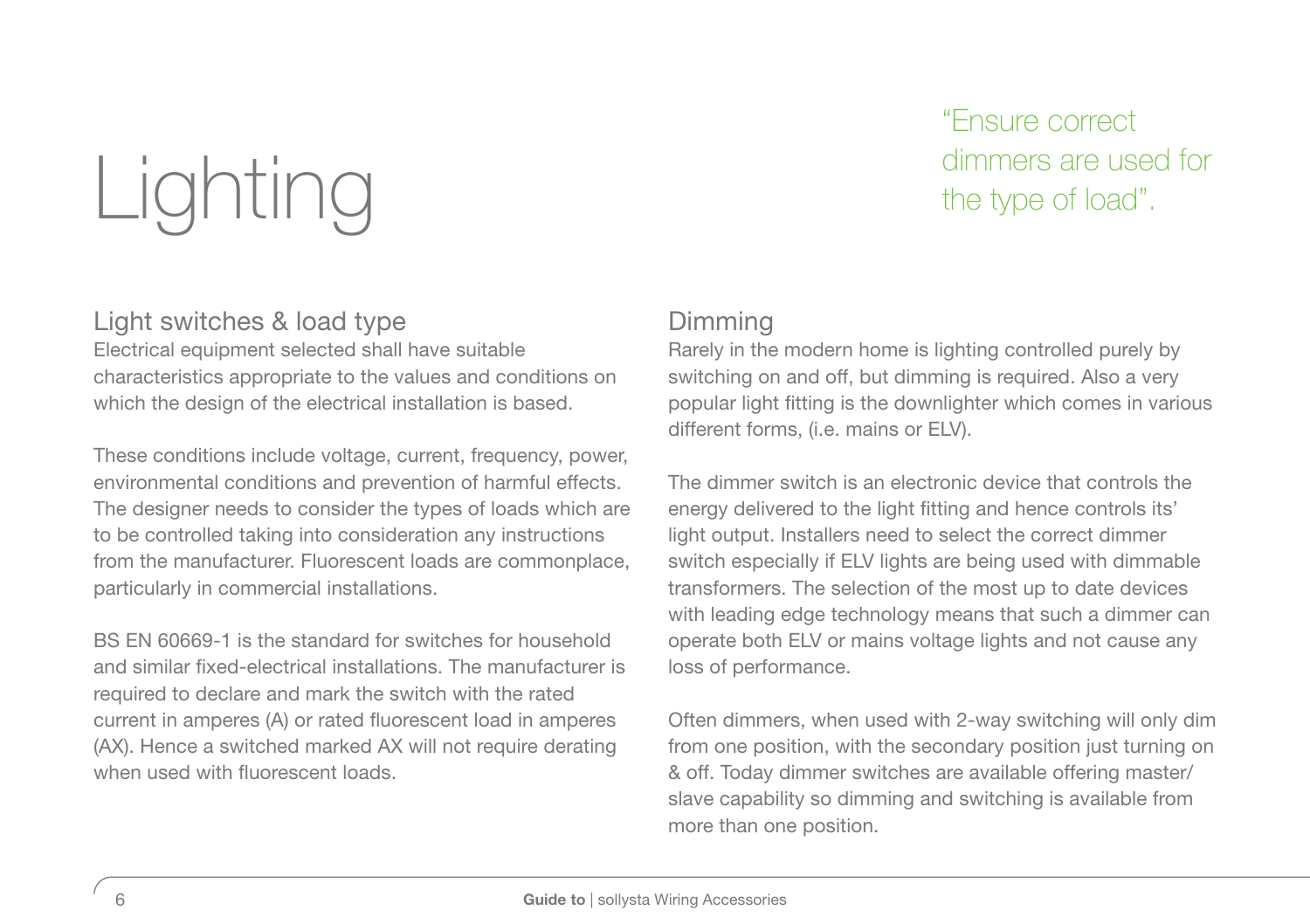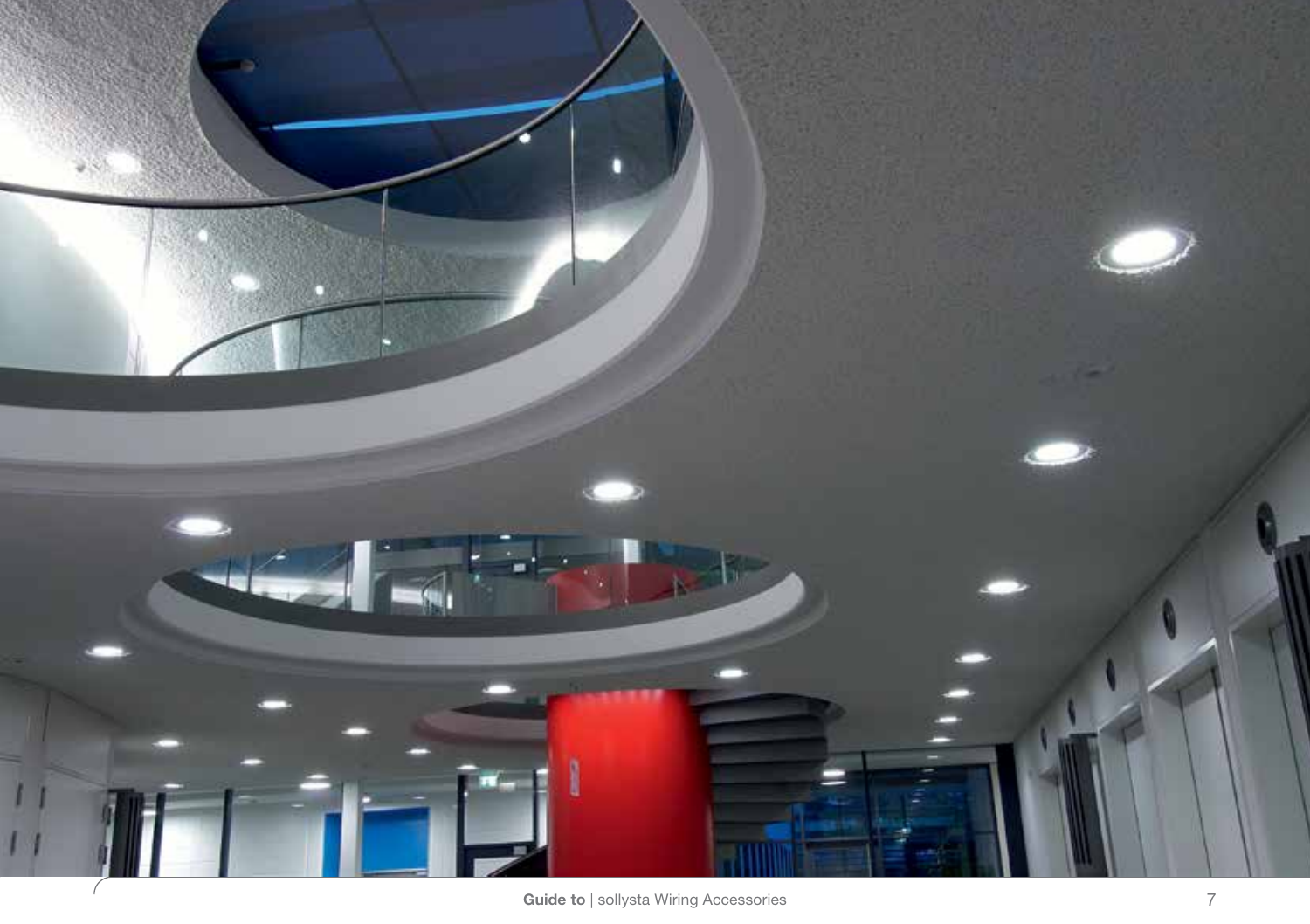# Lighting connections

Domestic lighting circuits have for many years been connected using the 3 plate method where the loop terminal is at the ceiling rose.

It is increasing likely however that there will be some kind of decorative light fitting or even downlighters installed in the modern home. The loop connections in this case may be in an inaccessible position within a junction box.

This method is non-compliant with BS7671 as all electrical connections (except for those designed to be inaccessible, 526.3 refers) should be accessible for inspection, testing or maintenance.

For this reason it is becoming increasingly popular to carry out this loop connection at the switch itself. This has the advantage in that the connections are now obviously accessible and the connections can be made at a more convenient working height.

You will require more connections than that which are on the conventional light switch. One solution is to connect the neutral to a connector block inside the wall box. Another is to use a product where there is a dedicated terminal in order to make the required connections.



*cpc omitted for clarity*

"Consider using switches having additional neutral loop terminal".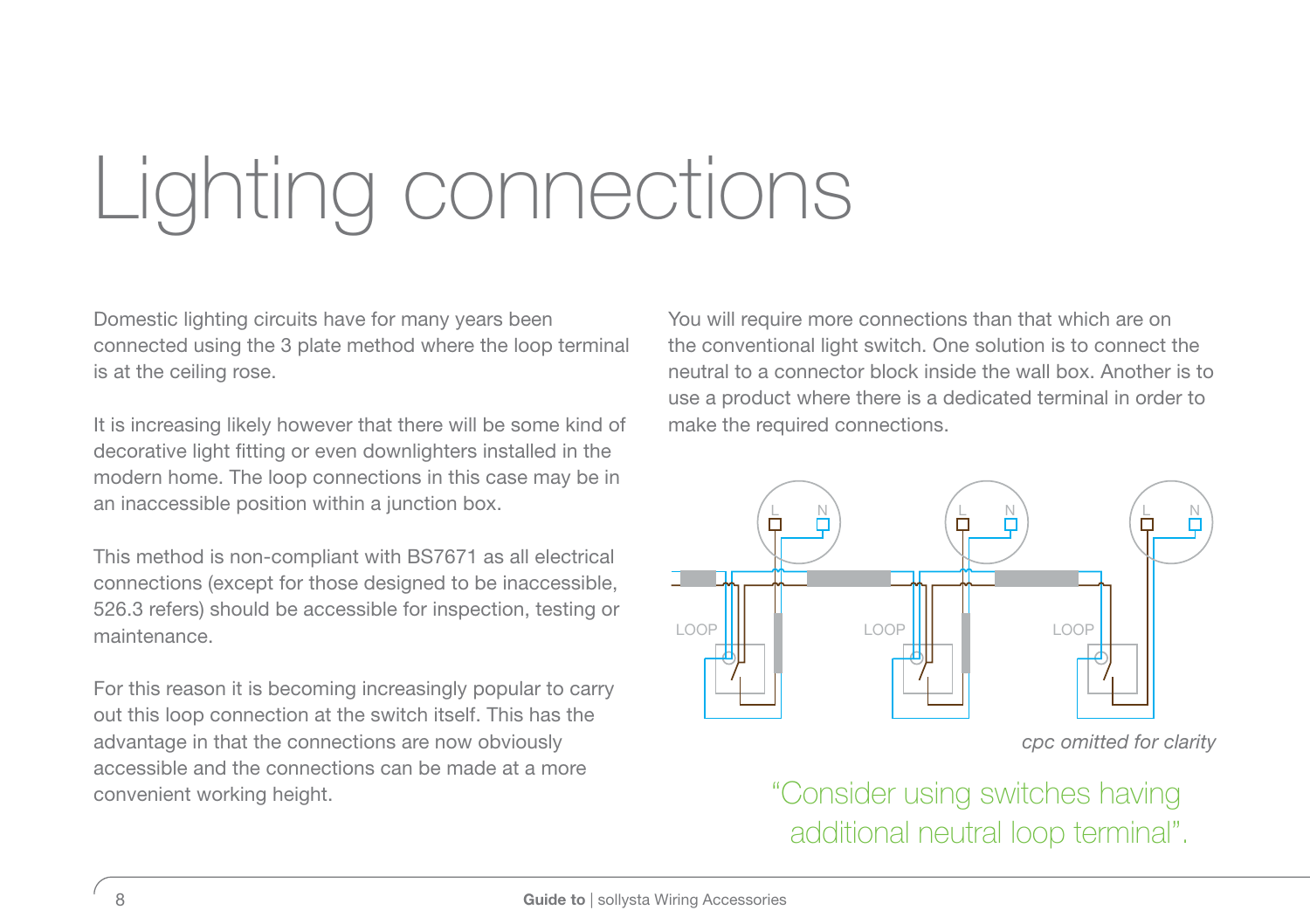## BC lampholders

"Safety lampholders provide extra safety when using BC lampholders".

One of the fundamental requirements of BS 7671 is to provide Basic protection against electric shock. This is usually provided by preventing a current from passing through the body. ie preventing someone from touching a live part.

Section 416 gives the specific requirements of providing basic protection and it is specified that live parts shall be inside enclosures or behind barriers providing the degree of protection to at least IPXXB or IP2X. If there is a horizontal top surface of an enclosure which is readily accessible, this degree of protection shall be at least IPXXD or IP4X.

The requirement of this regulation does not apply to certain items of equipment such as BC lampholders to BS EN 61184 as access is required in order to insert the lamp. There is therefore an electric shock risk if there was no lamp within the holder.

Today, safety lampholders are available which incorporate a mechanism so that the exposed pins are not live if there is no lamp inserted, thus providing a safer installation - such bayonet lampholders with enhanced safety comply with BS 7895.

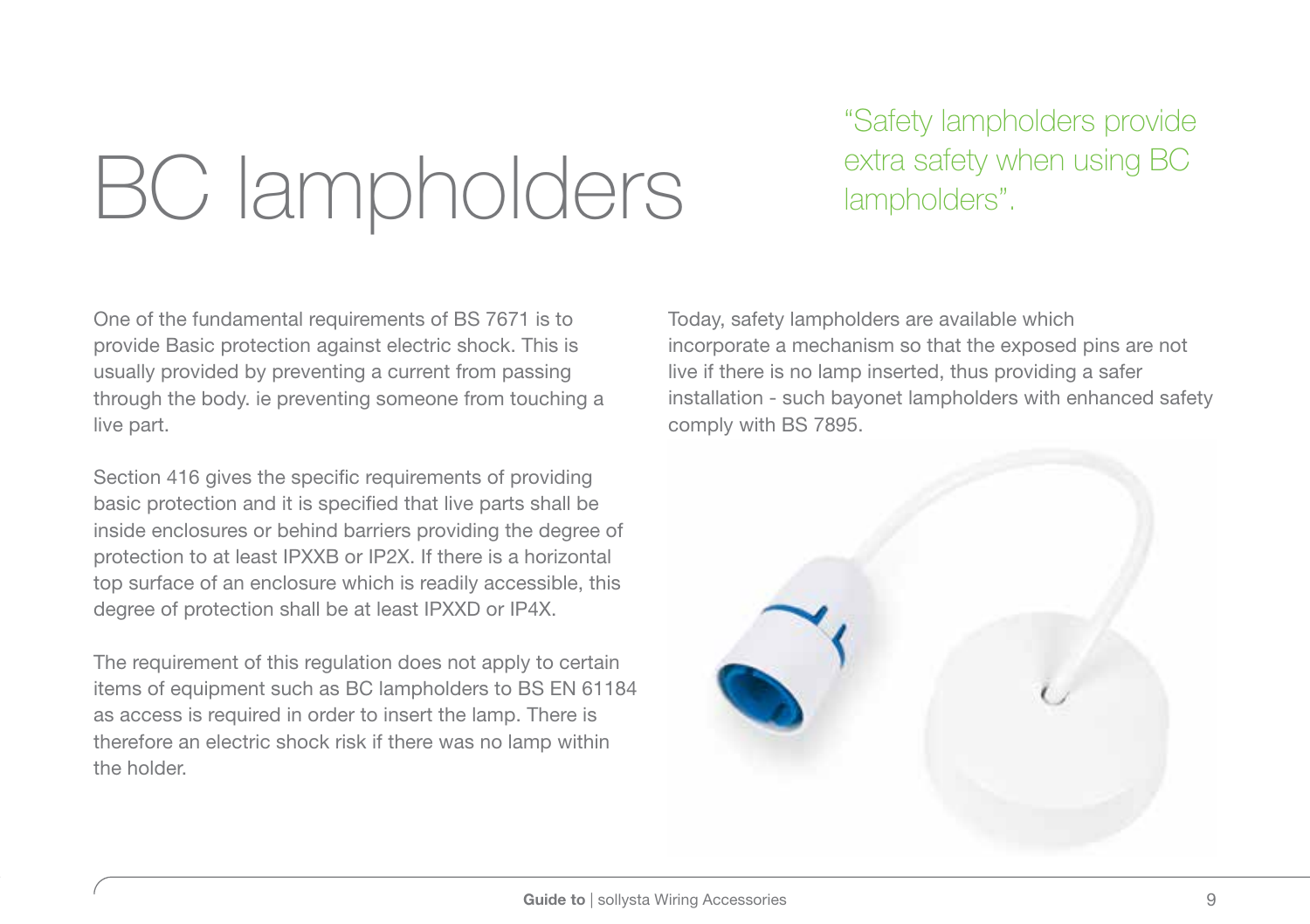### POWEr

### "It is recommended that the cooker control switch is within 2m of the appliance".

#### Requirements for Cooker connections

The cooker switch or cooker control unit is typically installed to provide the following 2 functions:

- 1. To provide a means of isolation so as to facilitate replacement or repair of the cooker unit without having to isolate at the consumer unit. Table 53.2 of BS 7671 provides guidance as to the standard for such devices. BS EN 60669-2-4 is a suitable standard for isolation switches for household and similar applications. Also identified in Table 53.2 is BS 4177, for cooker control units to provide the function of isolation.
- 2. Switching off for mechanical maintenance to avoid the risk of burns or mechanical injury when cleaning or maintaining the cooker.

A current rating of up to 45A is sufficient for most household cooking appliances.

The position of such a unit should be should be such that it is accessible and convenient for use. It should not be positioned directly behind the cooking surface in order to avoid someone needing to reach over the appliance in order to access it. The horizontal distance should be such that the switch is under the control of anyone needing to access it. A maximum distance of 2m is likely to meet this requirement.

The final connection to the cooker unit will usually be by means of a cooker connection unit on the wall behind the cooker itself. This enables easier connection and disconnection for maintenance or replacement.

Where two stationary cooking appliances are in the same room, one switch may be used to control both appliances and is recommended that neither appliance is more than two metres from that switch.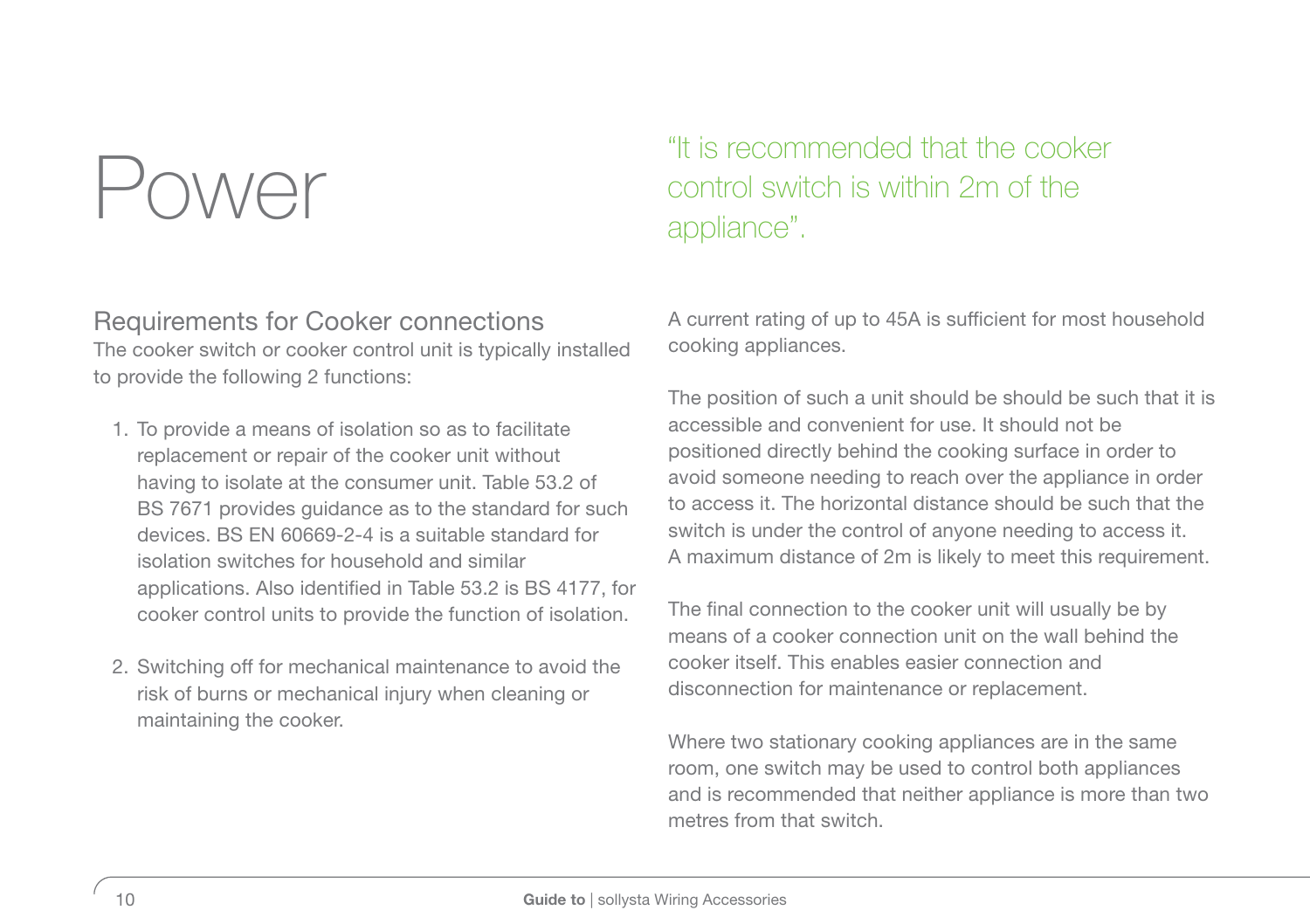#### BS 1363 socket-outlets

As previously described basic protection is to provide protection against electric shock under fault free conditions.

Socket outlets having apertures for plug pins will fulfil the requirement as the apertures are smaller than that specified by IPXXB or IP2X. In addition to this they will have a shutter mechanism that prevents access to live parts unless the earth pin is also present and has been inserted first.

This however can be either intentionally or inadvertently defeated by inserting something into the earth pin aperture first.

For this reason, a designer could specify a manufacture that uses additional measures so that the shutter mechanism cannot be inadvertently defeated. They usually require all three pins to be present and the earth pin to be inserted first order to gain access

#### High protective conductor currents

This situation is covered in regulation 543.7. Protective conductor currents can be caused by electronic equipment such as computers printers etc. They can also be caused by certain luminaires or heating elements however.

This can be a problem for an individual item of equipment but usually needs to be considered where several items of equipment, each producing a small amount of protective conductor current, are connected on the same circuit. If the accumulated current exceeds 10mA then the requirements of 543.7.1.3 need to be considered.

Of the five options within this regulation, the most common solution is (iii) where two protective conductors are used. 543.7.1.4 specifies that where this solution is used the two ends of the protective conductor must be independently terminated at all connection points throughout the circuit.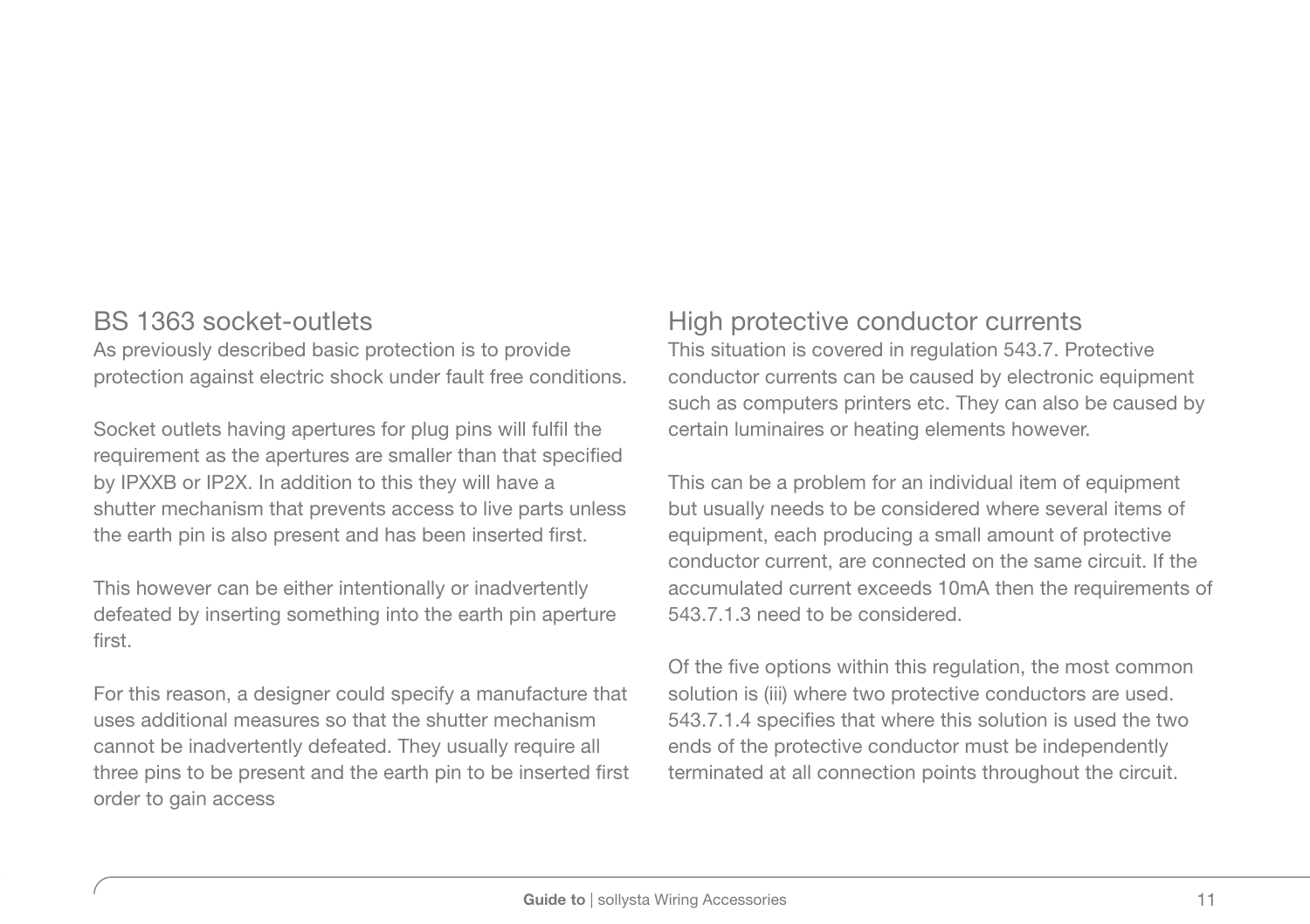

In the diagram above it can be seen that the protective conductor is terminated independently at all points throughout the circuit including the distribution board. Radial circuits if used can be wired with the protective conductor similarly as a ring.

A label is required at the distribution board so that anyone modifying this circuit has the required information.

"Sockets having two earth terminals may be necessary".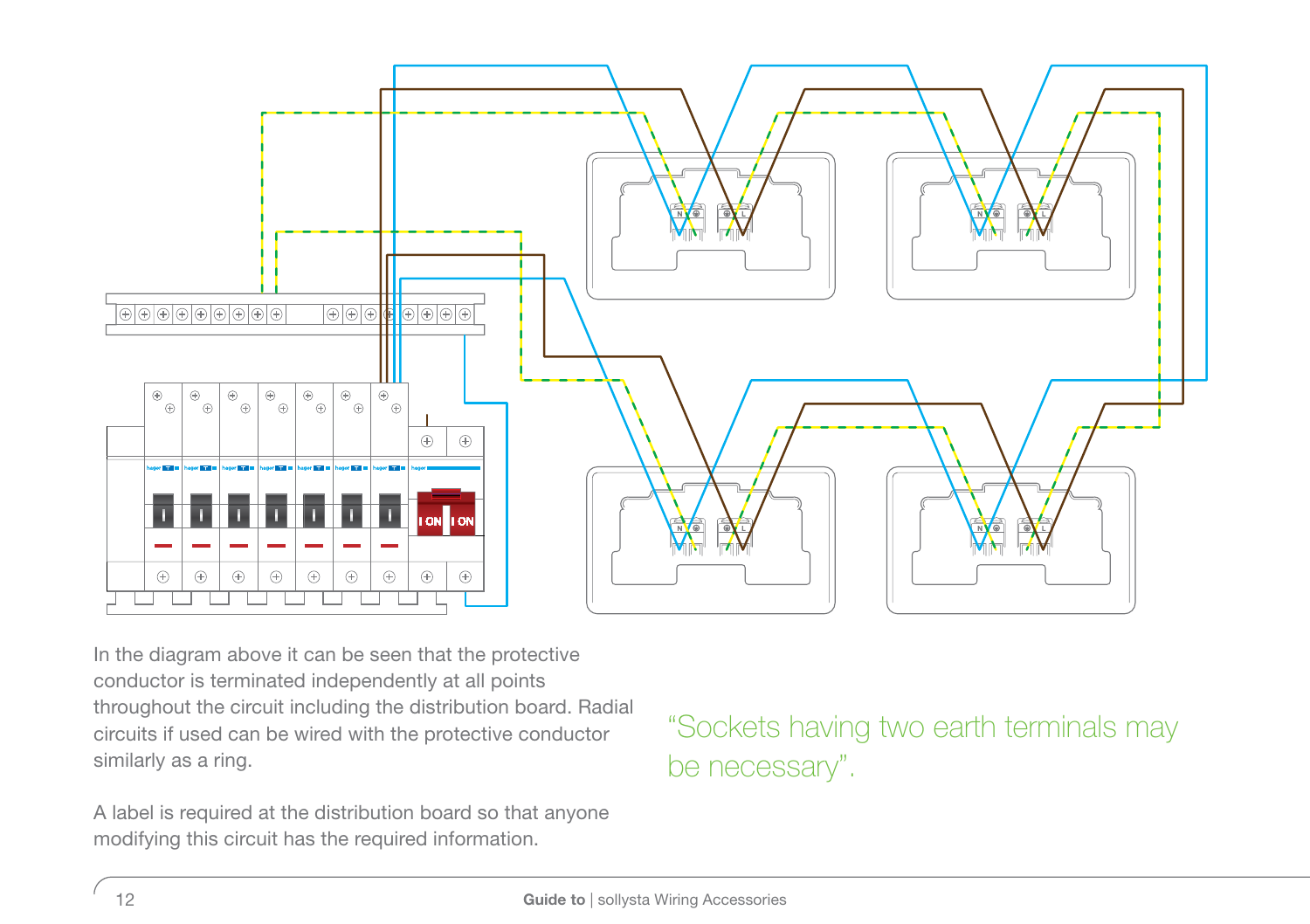"A device used for isolation needs to prevent inadvertent reclosure".

#### Fused connection units

A 13A fused connection unit could be used for many applications. One of which could be to supply an electric towel rail in a bathroom. This equipment may need to be isolated for inspection, testing or maintenance.

Such a unit if used for isolation needs to be designed or installed so as to prevent unintentional or inadvertent closure as described in 537.2.2.3. Therefore if the fused connection is not under the immediate supervision of the person working on the towel rail then the whole circuit may have to be isolated at the distribution board.

Alternatively the fused connection unit may have a feature whereby it can be locked with the fuse carrier out and thereby satisfying the regulations as far as securing the isolation is concerned. BS 7671 table 53.2 identifies BS 1363-4 as a device suitable for isolation

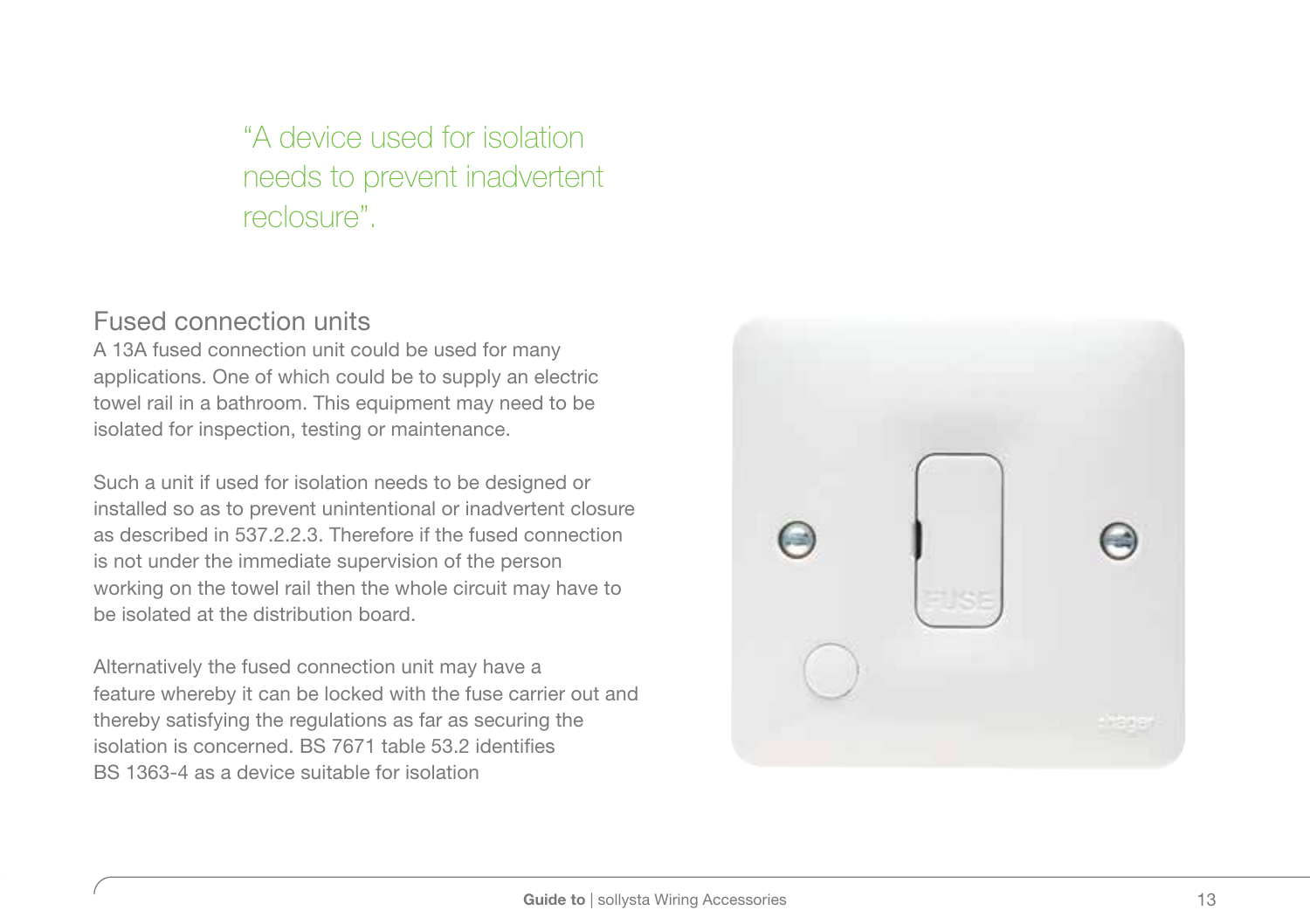## Connection and switching points in a kitchen

It has become increasingly popular in a kitchen that instead of having several fused connection units around to feed the appliances, one central point is utilised instead. This usually involves a grid switch plate with modular switches and fuses. Overload protection needs to be considered by the designer.

A ring final circuit is the usual method of feeding the sockets and appliances which assumes the power consumed will be distributed from several points on the circuit. Should a central control point be used however, the power for all those appliances are effectively distributed from that one point. Overload protection may not be provided in accordance with regulation 433.1.1. The designer will need to assess the current demand at this point and ensure this would not exceed the current rating for long periods of either part of the ring.

As an alternative a radial system may be considered for the appliances having central control. The cable feeding this control point would need to be suitably rated however for the load and hence may result in a large csa.

"Consider overload protection where kitchen central control is used".

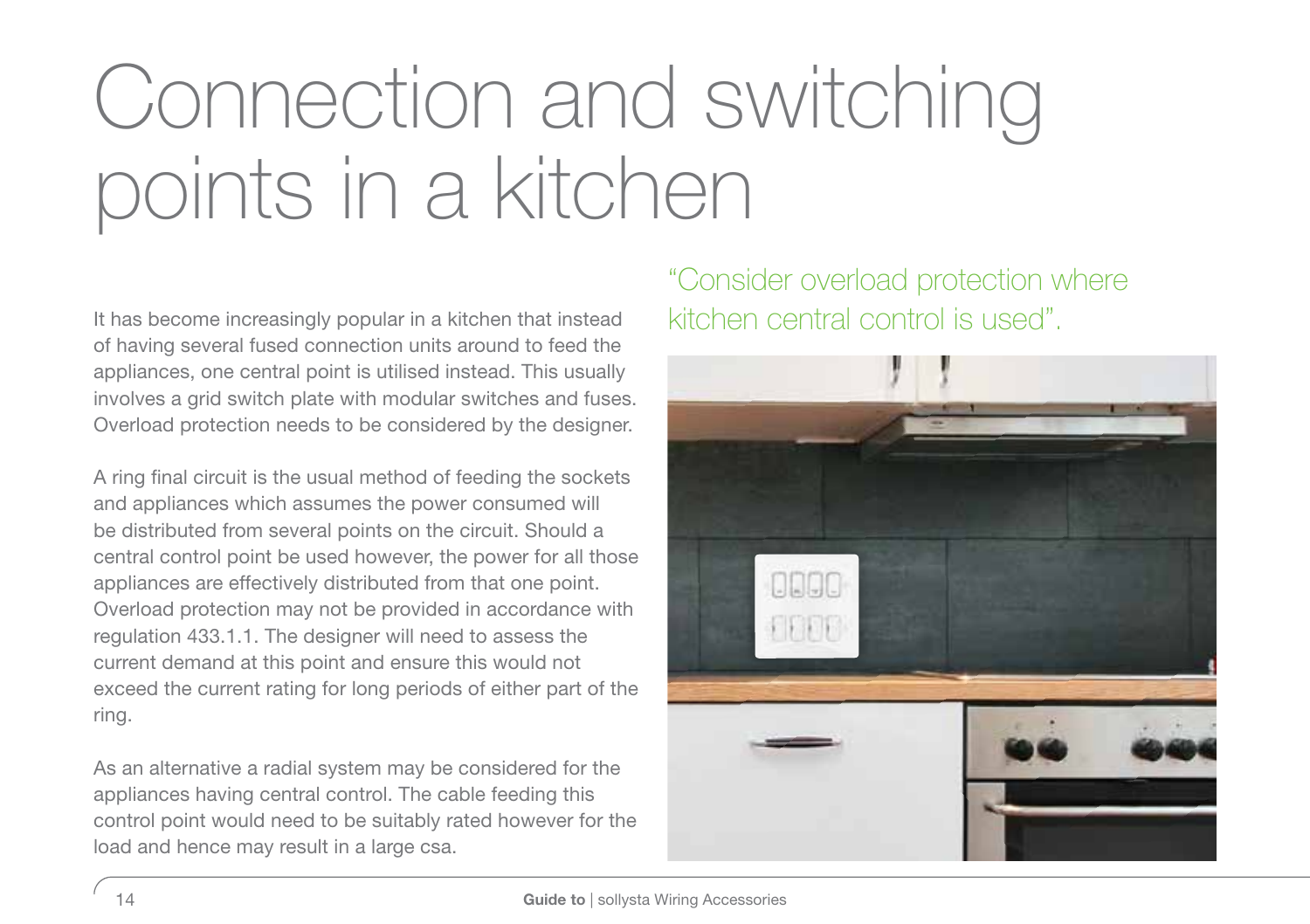#### Fan Isolators

3 pole fan isolation switches are commonly installed in household applications so that the fan in the bathroom can be completely disconnected from the supply. This may be to provide the functions of Isolation or switching off for mechanical maintenance (functions previously described under cooker connections).

Fans in bathrooms are commonly activated by turning on the light and incorporate a run on timer. For this reason a 3 pole device is required to disconnect both the permanent and switched – line conductors.

These devices are required to be secured so as to prevent unintentional reclosure or are required to be placed so as under the control of the person working on or replacing the fan. A normal wall mounted fan isolation switch will be required to be located outside of zone 2 as described in BS 7671 section 701. Should this not be practical a ceiling mounted version might be considered that is operated via a pull cord. In either case a suitable device would be one complying with BS EN 60669-2-4.

### "Shaver sockets are permitted in zone 2 or outside of zones".

#### Shaver socket outlets

Shaver sockets are common place in domestic installations, usually in the bathroom. The required standard for this device is BS EN 61558-2-5. This unit provides electrical separation for one item of equipment (i.e. the shaver) as described in BS 7671. This device is permitted in zone 2 as described in regulation 701.512.3.

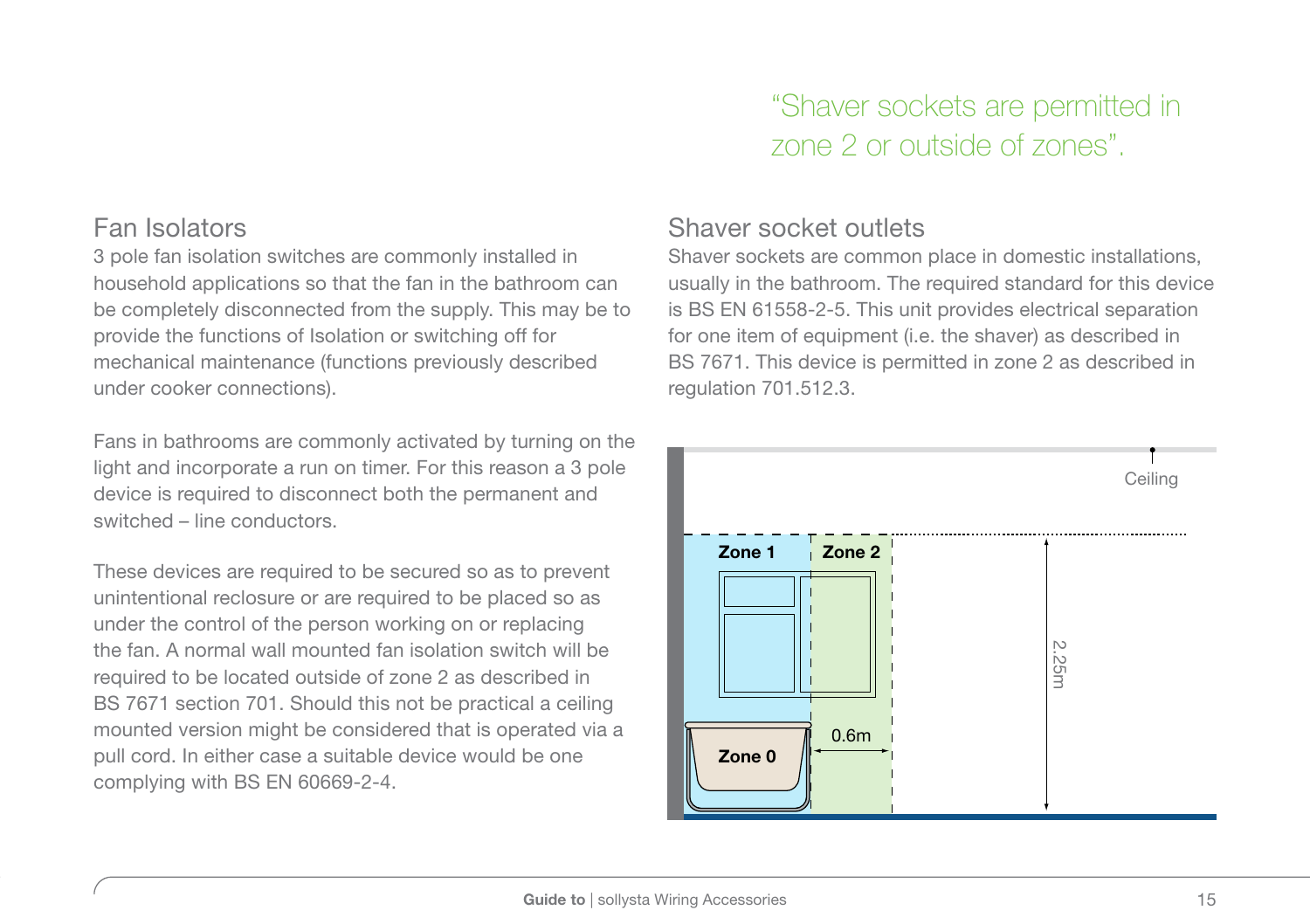## TV systems

Increasingly the wiring of the TV system is falling into the domain of the household electrician. Today however this can be confusing with several systems, ie cable, satellite, freesat etc.

A basic system may have one satellite dish or antenna and a connection point for the TV. The modern home however will have several TV's so the signal cable needs to be distributed accordingly

A modern TV distribution system may involve the use of splitters or amplifiers.

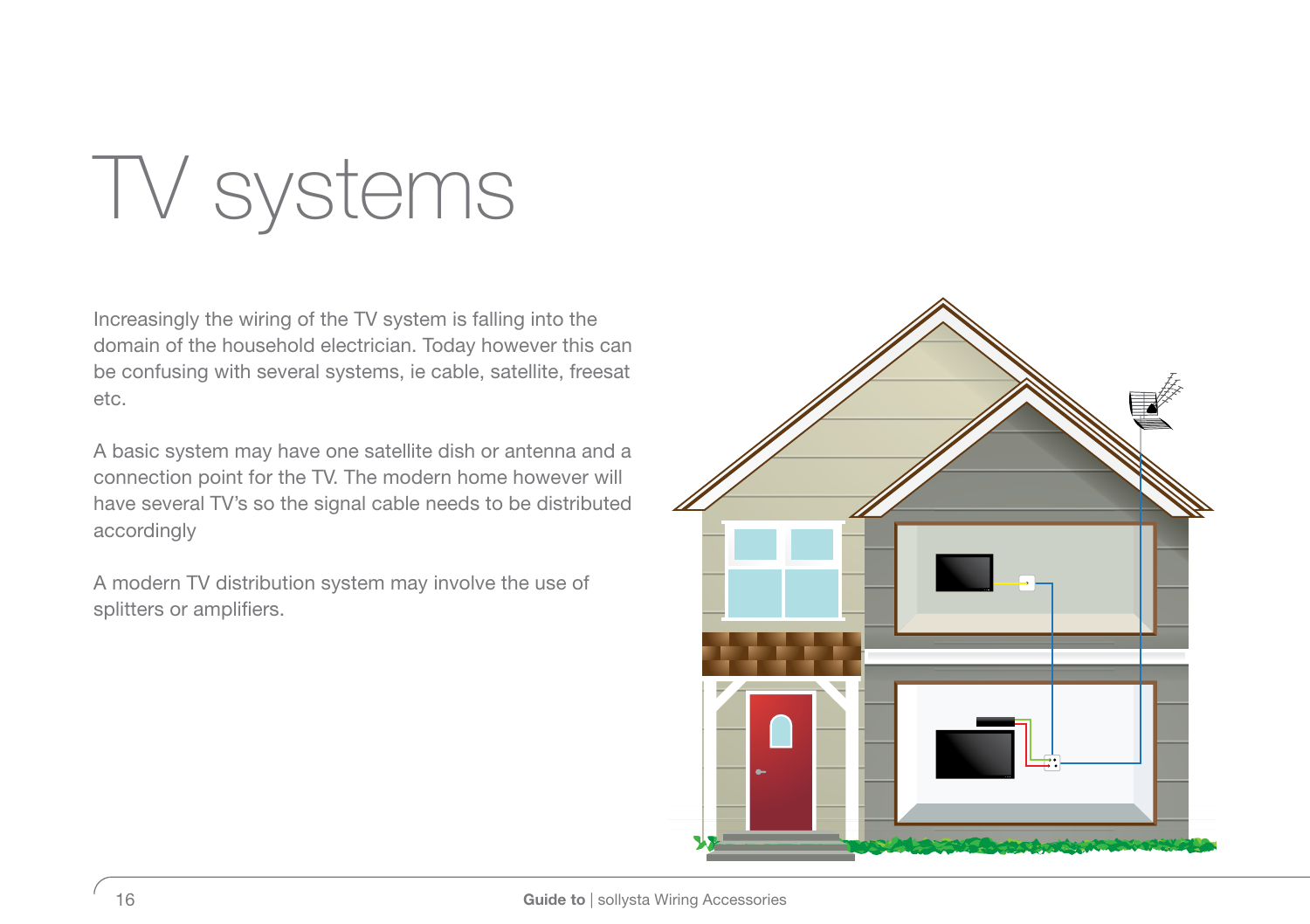#### Guide to | sollysta Wiring Accessories 17

# Building regulations

Building regulations part M is for Access to and use of buildings. It relates, among other things, to how easy the controls for the various services and systems for the building can be operated by those who need to do so.

Key factors that affect the use of switches, socket-outlets and controls are ease of operation, visibility, height and freedom from obstruction. It is considered advantageous for those with limited dexterity for switches on multiple socket outlets to be separated and for light switches to have larger rockers. It is also considered reasonable provision to provide these switches, sockets and controls at a height between 450mm and 1200mm from finished floor level

"Switches & sockets should be mounted

between 450 & 1200mm".

As far as dwellings are concerned, this applies to a new building only not to extensions or rewires.